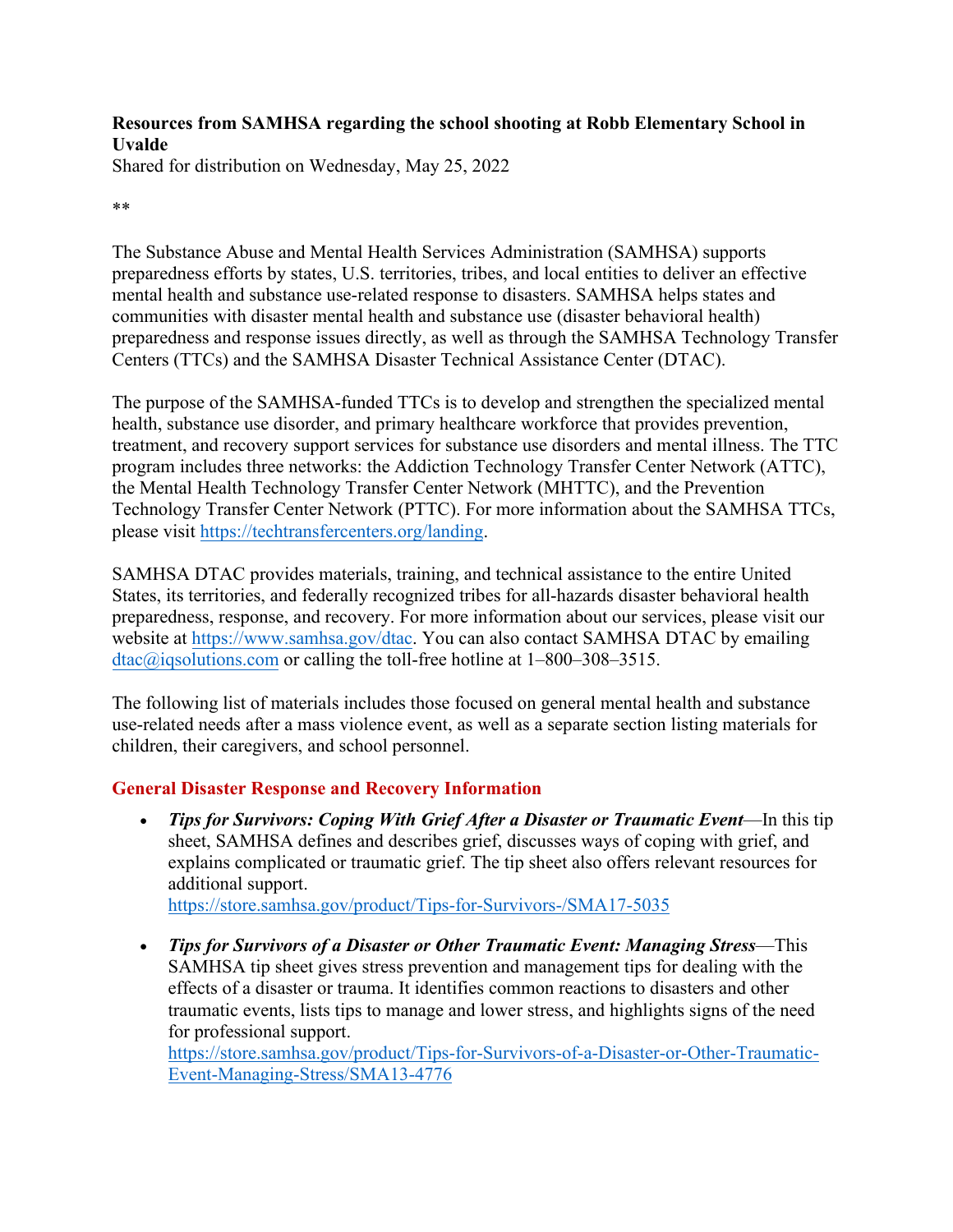This tip sheet is also available in Spanish at [https://store.samhsa.gov/product/Tips-for-](https://store.samhsa.gov/product/Tips-for-Survivors-of-a-Disaster-or-Other-Traumatic-Event-Managing-Stress-Spanish-Version-/SMA13-4776SPANISH)[Survivors-of-a-Disaster-or-Other-Traumatic-Event-Managing-Stress-Spanish-Version-](https://store.samhsa.gov/product/Tips-for-Survivors-of-a-Disaster-or-Other-Traumatic-Event-Managing-Stress-Spanish-Version-/SMA13-4776SPANISH) [/SMA13-4776SPANISH.](https://store.samhsa.gov/product/Tips-for-Survivors-of-a-Disaster-or-Other-Traumatic-Event-Managing-Stress-Spanish-Version-/SMA13-4776SPANISH) A similar tip sheet is available in Punjabi at [https://store.samhsa.gov/product/Tips-for-Survivors-of-a-Traumatic-Event-Managing-](https://store.samhsa.gov/product/Tips-for-Survivors-of-a-Traumatic-Event-Managing-Your-Stress-Punjabi-Version-/NMH05-0209PUNJABI)[Your-Stress-Punjabi-Version-/NMH05-0209PUNJABI.](https://store.samhsa.gov/product/Tips-for-Survivors-of-a-Traumatic-Event-Managing-Your-Stress-Punjabi-Version-/NMH05-0209PUNJABI)

• **Coping with a Disaster or Traumatic Event**—At this web page, CDC emphasizes the importance of effective coping after a disaster and getting professional help if needed for reactions that are difficult and intense. Links are provided to additional information about managing your emotional health as a survivor and about supporting your children in coping.

<https://emergency.cdc.gov/coping/index.asp>

This information is available in Spanish at [https://emergency.cdc.gov/es/coping/index.asp.](https://emergency.cdc.gov/es/coping/index.asp)

- **The Impact of Disaster and Mass Violence Events on Mental Health**—Intended for mental health and substance use disorder treatment professionals, this online article from the National Center for Posttraumatic Stress Disorder (PTSD) summarizes research on common reactions to disasters. The article identifies common reactions in disasteraffected communities and describes how reactions increase and decrease in communities over time, as well as highlighting risk factors for longer term reactions. [https://www.ptsd.va.gov/professional/treat/type/violence\\_trauma\\_effects.asp](https://www.ptsd.va.gov/professional/treat/type/violence_trauma_effects.asp)
- **Managing Grief after Disaster**—Written for mental health and substance use disorder treatment professionals, this online article from the National Center for PTSD contains information on bereavement, grief, and traumatic grief. It also covers complications of bereavement, risk factors for these complications, and treatment of people experiencing bereavement.

[https://www.ptsd.va.gov/professional/treat/type/manage\\_grief\\_disaster.asp](https://www.ptsd.va.gov/professional/treat/type/manage_grief_disaster.asp)

- **Online Clinical Trainings**—Provided by the National Mass Violence Victimization Resource Center, this web page includes descriptions and links to trainings focused on treatments for trauma and posttraumatic stress disorder in children and adults. Treatments for which trainings are provided include trauma-focused cognitive behavioral therapy, cognitive processing therapy, and prolonged exposure. <https://www.nmvvrc.org/vsps-clinicians/online-clinical-trainings>
- **Bounce Back Now**—Bounce Back Now is a free mobile app available through the Google Play and App Stores. It is intended to help people with coping and resilience after a natural disaster or incident of mass violence. Once users have created an account, they can complete regular questionnaires to assess mental health, access education and coping tools, and put together a plan for improving emotional health. There are also parenting tips for helping children and teens in coping with the emotional impacts of a disaster. [https://www.bouncebacknow.org](https://www.bouncebacknow.org/)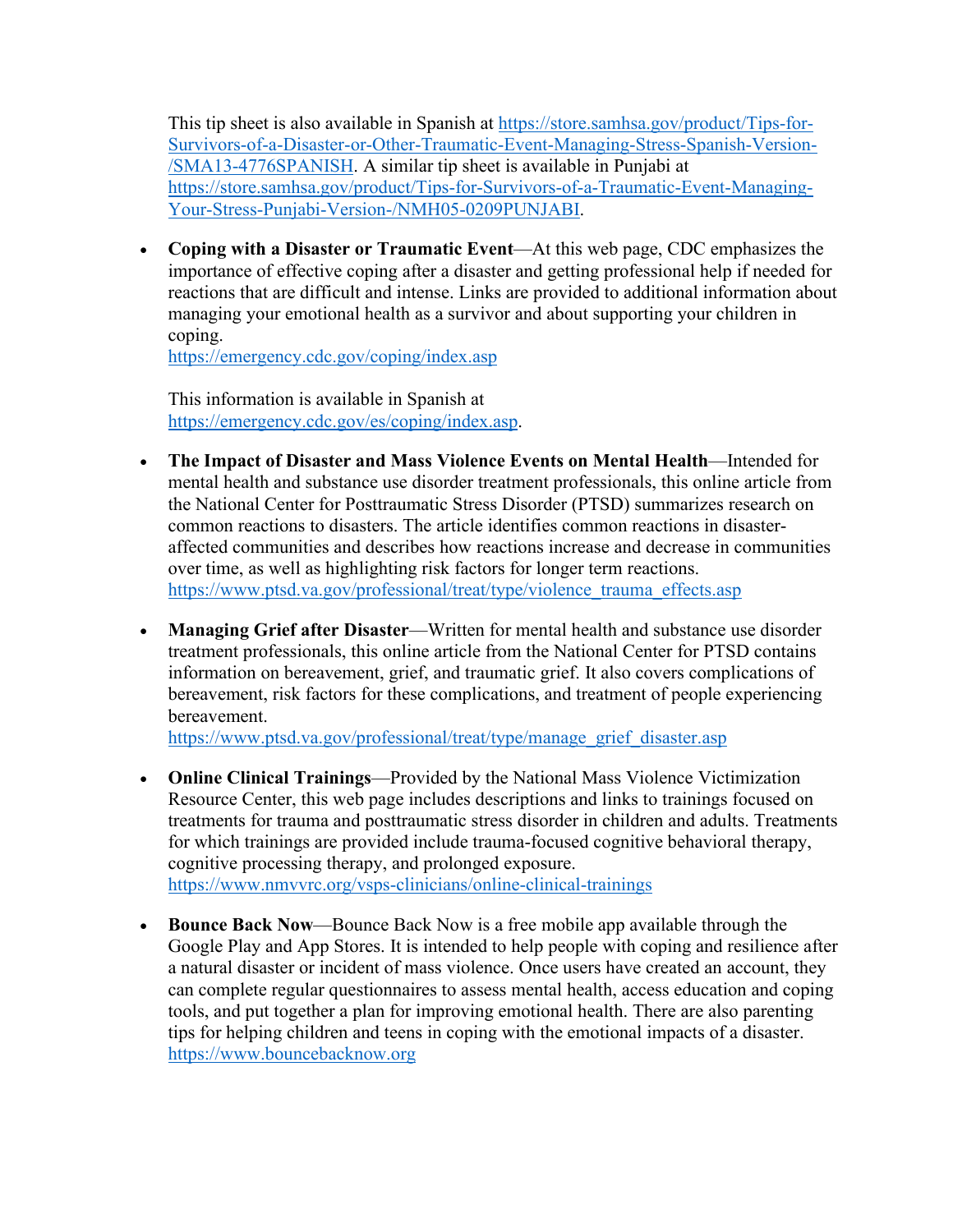• *Mass Disasters, Trauma, and Loss*—This booklet from the International Society for Traumatic Stress Studies discusses common reactions to disasters, factors that make people more likely to experience reactions for longer periods, and steps survivors can take to cope effectively after a disaster. Signs of the need for professional mental health assistance are also provided.

[https://istss.org/ISTSS\\_Main/media/Documents/ISTSS\\_MassDisaterTraumaandLoss\\_En](https://istss.org/ISTSS_Main/media/Documents/ISTSS_MassDisaterTraumaandLoss_English_FNL.pdf) [glish\\_FNL.pdf](https://istss.org/ISTSS_Main/media/Documents/ISTSS_MassDisaterTraumaandLoss_English_FNL.pdf)

The booklet is available in three languages in addition to English:

• Arabic:

[https://istss.org/ISTSS\\_Main/media/Documents/ISTSS\\_MassDisasterTraumaandLoss\\_Ar](https://istss.org/ISTSS_Main/media/Documents/ISTSS_MassDisasterTraumaandLoss_Arabic_FNL.pdf) [abic\\_FNL.pdf](https://istss.org/ISTSS_Main/media/Documents/ISTSS_MassDisasterTraumaandLoss_Arabic_FNL.pdf)

- Chinese: [https://istss.org/ISTSS\\_Main/media/Documents/ISTSS\\_MassDisasterTraumaandLoss\\_Sc](https://istss.org/ISTSS_Main/media/Documents/ISTSS_MassDisasterTraumaandLoss_Sch_FNL.pdf) [h\\_FNL.pdf](https://istss.org/ISTSS_Main/media/Documents/ISTSS_MassDisasterTraumaandLoss_Sch_FNL.pdf)
- Spanish: [https://istss.org/ISTSS\\_Main/media/Documents/ISTSS\\_MassDisasterTraumaandLoss\\_Sp](https://istss.org/ISTSS_Main/media/Documents/ISTSS_MassDisasterTraumaandLoss_Spa_FNL.pdf) [a\\_FNL.pdf](https://istss.org/ISTSS_Main/media/Documents/ISTSS_MassDisasterTraumaandLoss_Spa_FNL.pdf)
- PFA: Tips for Adults—Part of the *Psychological First Aid Field Operations Guide,* this handout identifies common reactions in adults who have experienced a disaster, suggests responses, and offers examples of things to do and say to cope with the reaction. These suggestions and examples include a breathing exercise for relaxation, prioritization of responsibilities that feel overwhelming, and tapping into existing relationships for support.

<https://www.nctsn.org/resources/pfa-tips-adults>

This resource is available in Spanish at [https://www.nctsn.org/resources/pfa-consejos](https://www.nctsn.org/resources/pfa-consejos-para-adultos)[para-adultos.](https://www.nctsn.org/resources/pfa-consejos-para-adultos)

# Mass Violence

• **Mass Violence/Community Violence**—This part of the SAMHSA Disaster Behavioral Health Information Series resource collection focuses on incidents of mass violence, community violence, and terrorism and their effects. Resources discuss common reactions to incidents of mass violence, tips for coping, and ways to support children and youth in coping.

[https://www.samhsa.gov/resource](https://www.samhsa.gov/resource-search/dbhis?rc%5B0%5D=type_of_disaster%3A20549)search/dbhis?rc%5B0%5D=type\_of\_disaster%3A20549

• *Coping after Mass Violence*—Written for parents and families, this National Child Traumatic Stress Network (NCTSN) tip sheet provides information about common reactions to mass violence and self-care tips for those living in communities where an incident of mass violence has taken place. The tip sheet also includes external resources for individuals seeking further support.

<https://www.nctsn.org/resources/coping-after-mass-violence>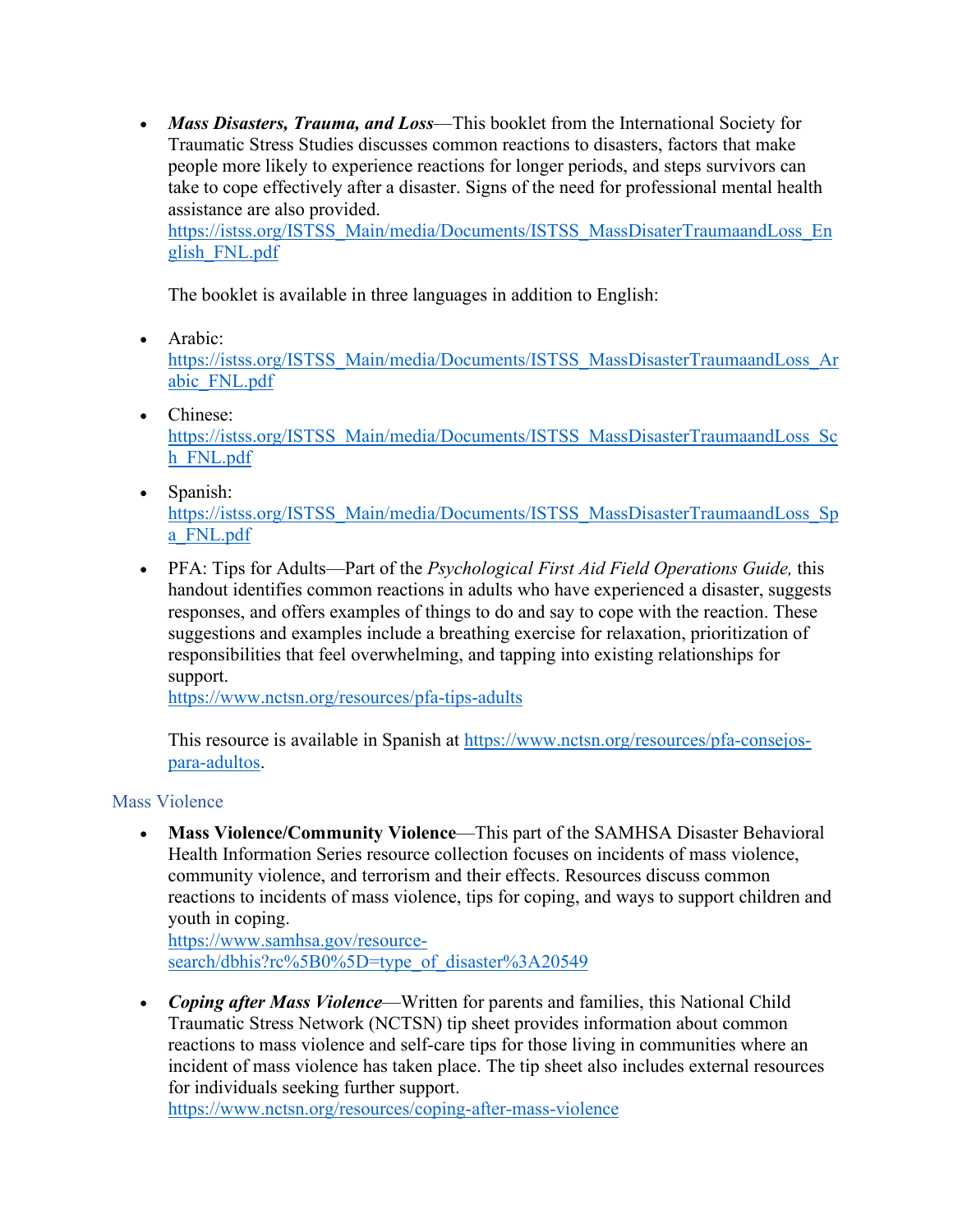- **Improving Community Preparedness to Assist Victims of Mass Violence and Domestic Terrorism: Training and Technical Assistance (ICP TTA) Program**— Funded by the Office for Victims of Crime within the U.S. Department of Justice, the ICP TTA program works to equip U.S. communities to respond effectively to incidents of criminal mass violence and domestic terrorism. The program's website features a resources page [\(https://icptta.com/resources\)](https://icptta.com/resources), which offers vetted resources to help emergency managers, victim service professionals, and others make victim services part of emergency operations plans, as well as a trainings page [\(https://icptta.com/trainings\)](https://icptta.com/trainings), which includes freely available trainings to help build local capacity. [https://icptta.com](https://icptta.com/)
- *Parent Guidelines for Helping Youth after the Recent Shooting*—In this 3-page tip sheet released shortly after a shooting, the NCTSN describes how such an event may affect children and teens as well as parents and other caregivers. The tip sheet lists reactions common among people of all ages, offers coping tips for caregivers, and suggests ways for caregivers to support children and youth in talking about and managing their reactions.

<https://www.nctsn.org/resources/parent-guidelines-helping-youth-after-recent-shooting>

This resource is available in Spanish at [https://www.nctsn.org/resources/guia-para-los](https://www.nctsn.org/resources/guia-para-los-padres-para-ayudar-los-jovenes-despues-de-un-tiroteo-reciente)[padres-para-ayudar-los-jovenes-despues-de-un-tiroteo-reciente.](https://www.nctsn.org/resources/guia-para-los-padres-para-ayudar-los-jovenes-despues-de-un-tiroteo-reciente)

- *Psychological Impact of the Recent Shooting*—This document from the NCTSN lists reactions people may have to a shooting and related experiences (such as loss of loved ones and disruption of routines). It describes grief reactions, depression, and physical reactions, and it highlights ways to cope effectively with reactions to a shooting. <https://www.nctsn.org/resources/psychological-impact-recent-shooting>**Remembering**— National Mass Violence Victimization Resource Center (NMVVRC) This web page describes how communities typically respond in grief after an incident of mass violence and offers guidance for community leaders in supporting communities through this process. Information and downloadable resources focus on communities remembering tragic events, incident anniversaries, and memorials. <https://www.nmvvrc.org/community-leaders/rebuild-your-community/remembering>
- *Survivors and Witnesses After Traumatic Events*—A product of Voices Center for Resilience, a nonprofit formed after the attacks of September 11, 2001, this tip sheet for the public provides basic information about common effects of exposure to acts of violence, civil unrest, or terrorism. It identifies steps disaster-affected individuals can take in the immediate aftermath of crisis, common reactions to disasters, and tips for coping and asking for help.

<https://voicescenter.org/tip-sheets/trauma/survivors>

• *Talking to Children about the Shooting*—In this tip sheet, the NCTSN provides suggestions to parents and other caregivers for talking with their children in ways that help them to make sense of and cope with their reactions to a shooting. The tip sheet also identifies reactions common in children and teens to shooting incidents. <https://www.nctsn.org/resources/talking-children-about-shooting>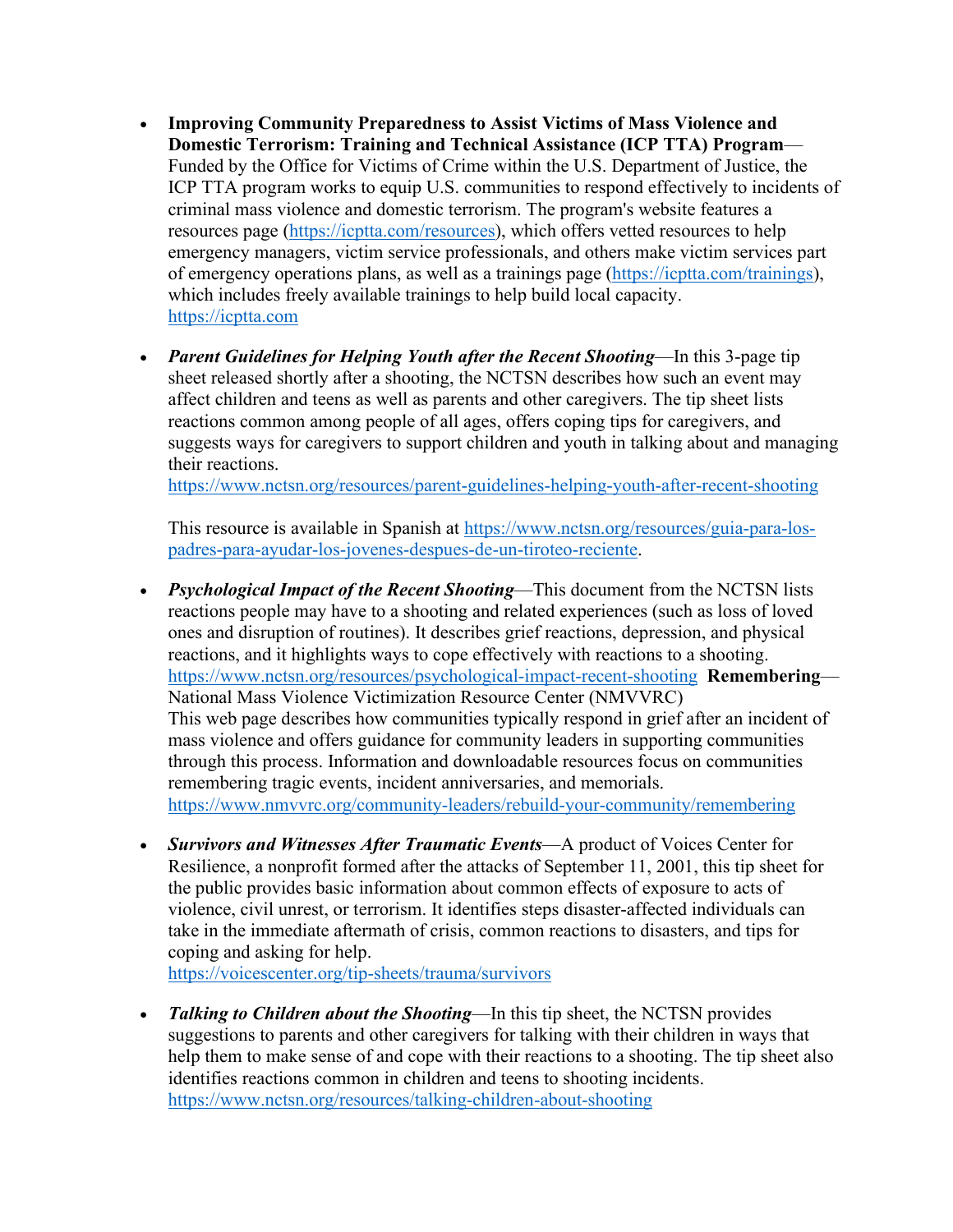• *Tip Sheet for Youth Talking to Journalists After Mass Violence*—This NCTSN tip sheet describes how talking with journalists may affect youth who have survived an incident of mass violence. It lists the rights that youth and families have (for example, they have the right to ask what the interview questions will be in advance of agreeing to an interview). It also identifies signs that reporters are doing their job well, so that readers know what to expect.

<https://www.nctsn.org/resources/tip-sheet-youth-talking-journalists-after-mass-violence>

• *Tips for Parents on Media Coverage*—In this tip sheet, the NCTSN explains the effects that media coverage of a violent incident may have on children and teens and suggests ways for parents and other caregivers to help children and teens manage reactions to media coverage and the violent event. The tip sheet also includes tips for families with involvement in a violent incident.

<https://www.nctsn.org/resources/tips-parents-media-coverage-shooting>

• *Unexpected Challenges for Communities in the Aftermath of a Mass Violence Incident*—This tip sheet from the National Mass Violence Victimization Resource Center lists some unexpected issues a community may encounter after experiencing a mass violence incident. The document also provides suggested solutions for managing these challenges and prioritizing a community's safety and recovery. <http://nmvvrc.org/media/301cm3if/tipsheet2.pdf>

#### **Resources for Children, Youth, Parents and Other Caregivers, and Schools**

- **Children and Adolescents***—*Several sections of the SAMHSA Disaster Behavioral Health Information Series (DBHIS) resource collection focus on the common responses and needs children and adolescents may have during and after disasters. These sections include resources that highlight the unique needs of children and adolescents in and after disasters, as well as how adults who work with children, and parents and other caregivers, can offer support to children and adolescents in coping. Following are SAMHSA DBHIS sections related to children and adolescents:
- Resources intended for children: [https://www.samhsa.gov/resource](https://www.samhsa.gov/resource-search/dbhis?rc%5B0%5D=audience%3A20195)[search/dbhis?rc%5B0%5D=audience%3A20195](https://www.samhsa.gov/resource-search/dbhis?rc%5B0%5D=audience%3A20195)
- Resources for adolescents: [https://www.samhsa.gov/resource](https://www.samhsa.gov/resource-search/dbhis?rc%5B0%5D=audience%3A20192)[search/dbhis?rc%5B0%5D=audience%3A20192](https://www.samhsa.gov/resource-search/dbhis?rc%5B0%5D=audience%3A20192)
- Resources about children and disaster: [https://www.samhsa.gov/resource](https://www.samhsa.gov/resource-search/dbhis?rc%5B0%5D=populations%3A20575)[search/dbhis?rc%5B0%5D=populations%3A20575](https://www.samhsa.gov/resource-search/dbhis?rc%5B0%5D=populations%3A20575)
- Resources about adolescents and disaster: [https://www.samhsa.gov/resource](https://www.samhsa.gov/resource-search/dbhis?rc%5B0%5D=populations%3A20151)[search/dbhis?rc%5B0%5D=populations%3A20151](https://www.samhsa.gov/resource-search/dbhis?rc%5B0%5D=populations%3A20151)
- **Children and Disasters**—Part of the Disaster Survivors portal [\(https://www.samhsa.gov/dtac/disaster-survivors\)](https://www.samhsa.gov/dtac/disaster-survivors) at the SAMHSA Disaster Technical Assistance Center website, this web page describes how children and teenagers may experience disasters differently from adults, offers tips for disaster planning for families, identifies common reactions to disasters in children and teenagers, and provides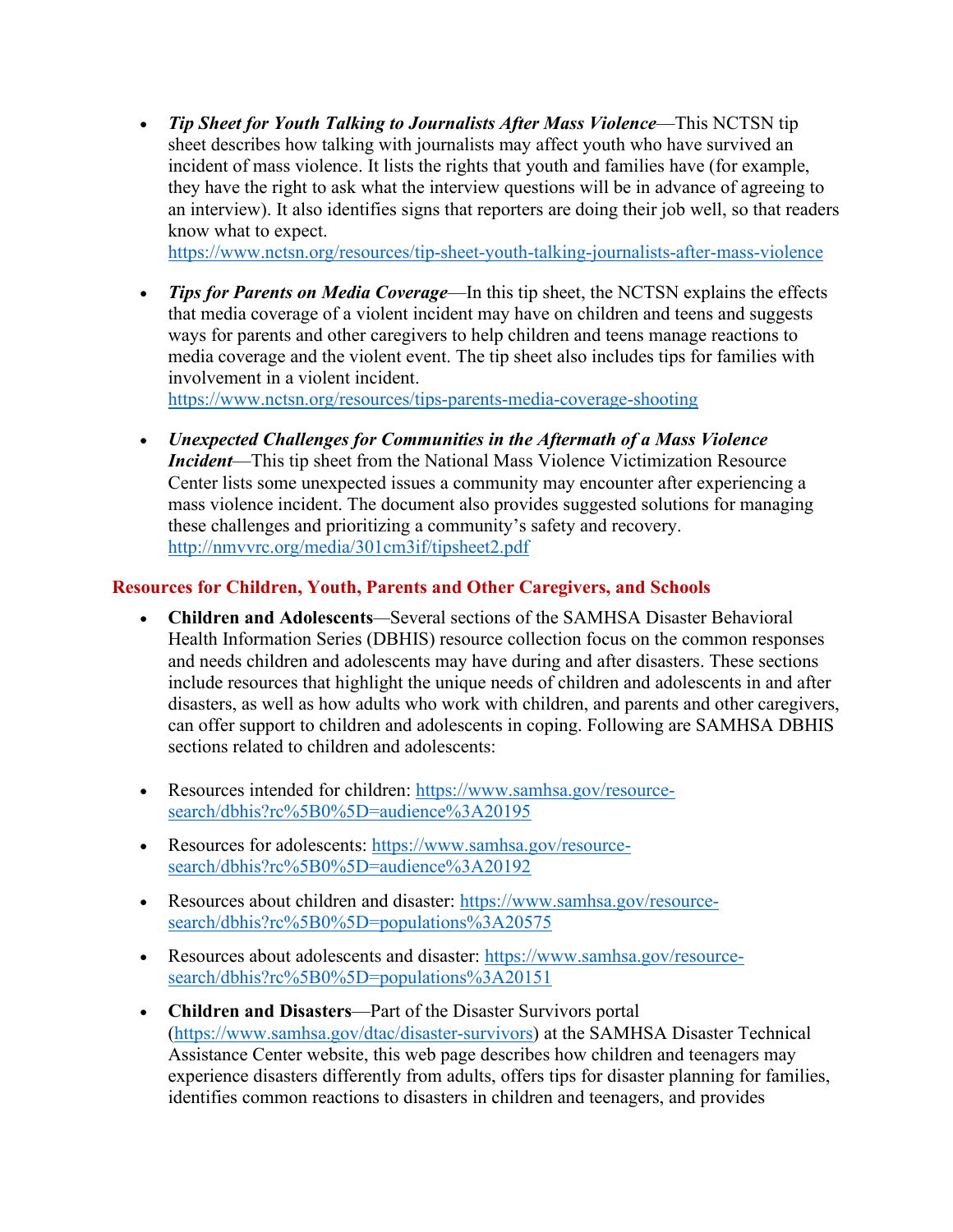suggestions for adults for helping children and teenagers cope after disaster. Links to related resources are also provided. <https://www.samhsa.gov/dtac/disaster-survivors/children-and-disaster>

• *Tips for Talking With and Helping Children and Youth Cope After a Disaster or Traumatic Event: A Guide for Parents, Caregivers, and Teachers*—This SAMHSA tip sheet can help parents, other caregivers, and teachers recognize and address problems in children and teens affected by a disaster. The tip sheet describes reactions that are common in young survivors at different ages, as well as how to help children cope with these reactions.

[https://store.samhsa.gov/product/tips-talking-helping-children-youth-cope-after-disaster](https://store.samhsa.gov/product/tips-talking-helping-children-youth-cope-after-disaster-or-traumatic-event-guide-parents/sma12-4732)[or-traumatic-event-guide-parents/sma12-4732](https://store.samhsa.gov/product/tips-talking-helping-children-youth-cope-after-disaster-or-traumatic-event-guide-parents/sma12-4732)

- **Understanding Child Trauma**—This web page from SAMHSA presents statistics on child trauma, which may be experienced as part of a natural or human-caused disaster, and lists signs of traumatic stress in children and youth. It also offers tips for parents and other caregivers for helping children and youth to cope with trauma. Links are also provided to downloadable infographics in English and Spanish provided by the SAMHSA National Child Traumatic Stress Initiative. <https://www.samhsa.gov/child-trauma/understanding-child-trauma>
- *Psychological First Aid for Schools (PFA-S) Field Operations Guide, 2nd Edition* Developed by the National Child Traumatic Stress Network (NCTSN) and the National Center for Posttraumatic Stress Disorder, this guide defines PFA-S, a model school communities can use to support students, their families, and staff immediately after a natural or human-caused disaster. Appendix C of the guide includes handouts for responders, parents and families, and students after a disaster. [https://www.nctsn.org/resources/psychological-first-aid-schools-pfa-s-field-operations](https://www.nctsn.org/resources/psychological-first-aid-schools-pfa-s-field-operations-guide)[guide](https://www.nctsn.org/resources/psychological-first-aid-schools-pfa-s-field-operations-guide)
- **SchoolSafety.gov**—Provided by the U.S. Departments of Homeland Security, Education, Justice, and Health and Human Services, this website features information and resources that K–12 school personnel, parents and caregivers, and law enforcement can use to explore school safety topics and recovery from a disaster or other emergency affecting a school. The Recovery section of the site at [https://www.schoolsafety.gov/respond-and](https://www.schoolsafety.gov/respond-and-recover/recovery)[recover/recovery](https://www.schoolsafety.gov/respond-and-recover/recovery) offers a range of resources on recovery for school communities. [https://www.schoolsafety.gov](https://www.schoolsafety.gov/)
- *After a Crisis: How Young Children Heal*—This tip sheet from the NCTSN describes how young children may respond to disasters and other crises and suggests ways for parents and other caregivers to support them in coping. The tip sheet uses the word SAFETY as a memory aid for readers, with each category of tips beginning with a letter in the word.

<https://www.nctsn.org/resources/after-crisis-helping-young-children-heal>

• *Age-Related Reactions to a Traumatic Event*—In this information and tip sheet, the NCTSN provides an overview of how children and adolescents may react to a traumatic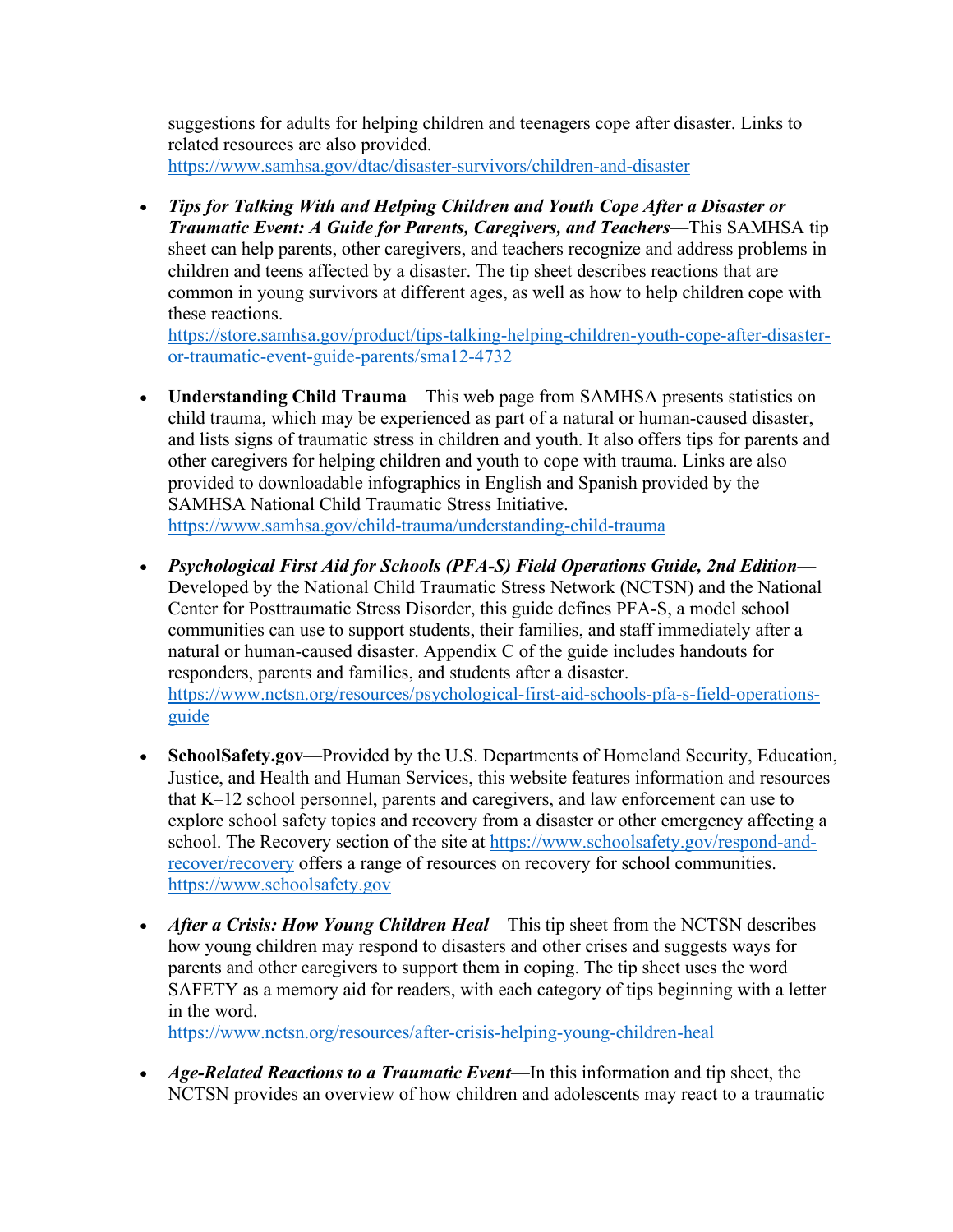event, including a natural or human-caused disaster that they experience as traumatic. This resource describes reactions typical within specific age ranges and offers tips for families, doctors, and school personnel to help children and adolescents cope. <https://www.nctsn.org/resources/age-related-reactions-traumatic-event>

- *Childhood Traumatic Grief: Information for Mental Health Providers*—This NCTSN tip sheet provides an overview of the grieving process for children and explains childhood traumatic grief for professionals providing services to children. The resource includes signs of traumatic grief and tips for supporting the child in recovery. [https://www.nctsn.org/resources/childhood-traumatic-grief-information-for-mental](https://www.nctsn.org/resources/childhood-traumatic-grief-information-for-mental-health-providers)[health-providers](https://www.nctsn.org/resources/childhood-traumatic-grief-information-for-mental-health-providers)
- *Childhood Traumatic Grief: Youth Information Sheet*—In this 2-page resource, the NCTSN describes grief in children and teenagers and explains childhood traumatic grief, which has some different signs and symptoms from other grief. Tips are provided for coping with traumatic grief. <https://www.nctsn.org/resources/childhood-traumatic-grief-youth-information-sheet>

- *Creating Effective Child- and Family-Focused Disaster Behavioral Health Messages on Social Media*—In this approximately 40-page toolkit, the NCTSN provides guidance for professionals serving disaster-affected communities, as well as child-serving mental health organizations, in using social media to communicate with the public through all phases of disaster. The toolkit presents an overview of social media platforms; information about developing social media posts; and key communication considerations by phase of disaster, including in the aftermath of disaster and during long-term recovery. [https://www.nctsn.org/resources/creating-effective-child-and-family-focused-disaster](https://www.nctsn.org/resources/creating-effective-child-and-family-focused-disaster-behavioral-health-messages-on-social-media)[behavioral-health-messages-on-social-media](https://www.nctsn.org/resources/creating-effective-child-and-family-focused-disaster-behavioral-health-messages-on-social-media)
- **Help Kids Cope**—This free mobile app provides information to help parents and other caregivers, teachers, counselors, and others to talk about disasters with children. The app features tips and checklists to help with disaster preparation; information about how children typically respond to disasters; and links to books, activities, and other resources for children. Developed by the NCTSN and other organizations, the app runs on iPhone, iPad, and iPod Touch, as well as Android devices. <https://www.nctsn.org/resources/help-kids-cope>

• *Helping School-Age Children with Traumatic Grief: Tips for Caregivers*—After children lose someone they love in a disaster or other event, they may go through traumatic grief, particularly if the death was sudden or frightening. In this tip sheet, the NCTSN explains how school-age children may experience traumatic grief and suggests ways for parents and other caregivers to support them in moving through and coping with this type of grief.

[https://www.nctsn.org/resources/helping-school-age-children-traumatic-grief-tips](https://www.nctsn.org/resources/helping-school-age-children-traumatic-grief-tips-caregivers)[caregivers](https://www.nctsn.org/resources/helping-school-age-children-traumatic-grief-tips-caregivers) 

• *Helping Young Children with Traumatic Grief: Tips for Caregivers*—In this tip sheet, the NCTSN explains how young children may experience traumatic grief, which can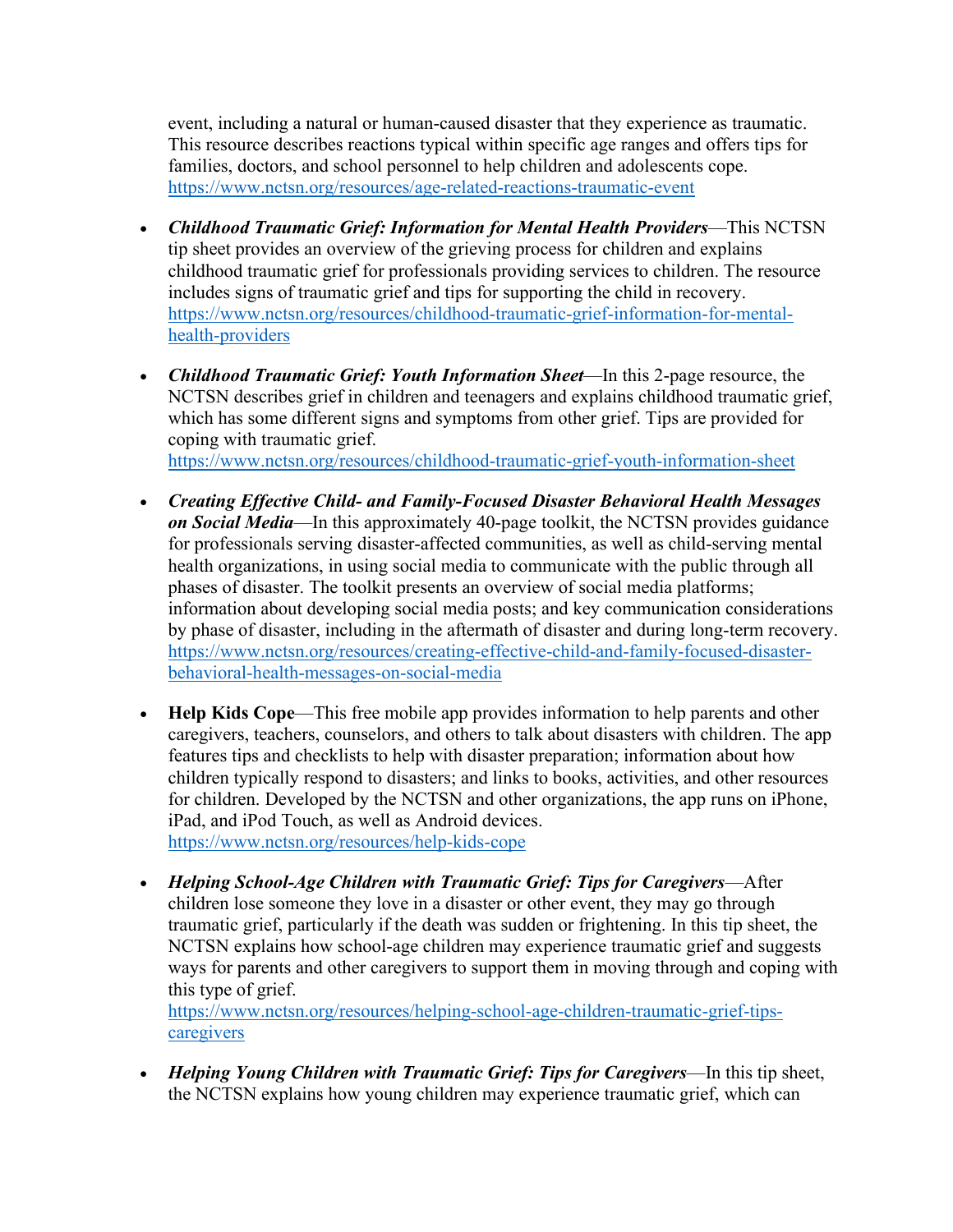arise after a disaster or other event in which the child lost a loved one. The tip sheet lists ways in which young children may go through and express traumatic grief and offers suggestions for parents and other caregivers to support children in coping. <https://www.nctsn.org/resources/helping-young-children-traumatic-grief-tips-caregivers>

• *Helping Your Child Cope With Media Coverage of Disasters: A Fact Sheet for Parents—*Provided by the Disaster and Community Crisis Center at the University of Missouri, this fact sheet explains how media coverage of disasters may affect children and adolescents. It also offers strategies to help parents address these effects, including monitoring and placing limits on consumption of media, explaining disaster coverage, and helping children develop coping skills. [https://dcc.missouri.edu/assets/doc/products/disaster\\_media\\_factsheet\\_for\\_parents\\_dcc.p](https://dcc.missouri.edu/assets/doc/products/disaster_media_factsheet_for_parents_dcc.pdf) [df](https://dcc.missouri.edu/assets/doc/products/disaster_media_factsheet_for_parents_dcc.pdf) 

The fact sheet is available in Spanish at [https://dcc.missouri.edu/assets/doc/products/DCC\\_Media\\_Parent\\_SPANISH.pdf.](https://dcc.missouri.edu/assets/doc/products/DCC_Media_Parent_SPANISH.pdf)

- *Helping Youth after Community Trauma: Tips for Educators*—In this 1-page tip sheet, the NCTSN identifies 10 ways youth may react to community traumas such as natural or human-caused disasters and suggests ways for educators to respond to these reactions and support youth in coping. The tip sheet also advises educators to find professional mental health support for youth—and for themselves—as needed. <https://www.nctsn.org/resources/helping-youth-after-community-trauma-tips-educators>
- *Once I Was Very Very Scared*—This book for young children introduces several animal characters (e.g., squirrel, turtle, dog) who have gone through traumatic experiences, including disaster trauma, and are experiencing different reactions. It can be used by parents and other important adults in the lives of children to talk about difficult and traumatic experiences and support children in coping. The book is available in several languages other than English.

<https://piploproductions.com/stories/once>

- *Psychological First Aid: Adults Working with Children and Teens*—Provided by the New York State Office of Mental Health, this information and tip sheet describes for parents and other caregivers how disasters may affect children and factors that can shape how children react to disasters. It identifies steps parents and other caregivers can take to support children and teens in coping after a disaster. [https://www.omh.ny.gov/omhweb/disaster\\_resources/pfa/adults\\_children.pdf](https://www.omh.ny.gov/omhweb/disaster_resources/pfa/adults_children.pdf)
- **PFA: Parent Tips for Helping School-Age Children after Disasters**—This handout lists reactions children may have to disasters, ways parents can respond helpfully to these reactions, and examples of things parents can do and say to support their school-age children after a disaster. The handout is part of the *PFA Field Operations Guide*. [https://www.nctsn.org/resources/pfa-parent-tips-helping-school-age-children-after](https://www.nctsn.org/resources/pfa-parent-tips-helping-school-age-children-after-disasters)[disasters](https://www.nctsn.org/resources/pfa-parent-tips-helping-school-age-children-after-disasters)

The handout is also available in three languages other than English: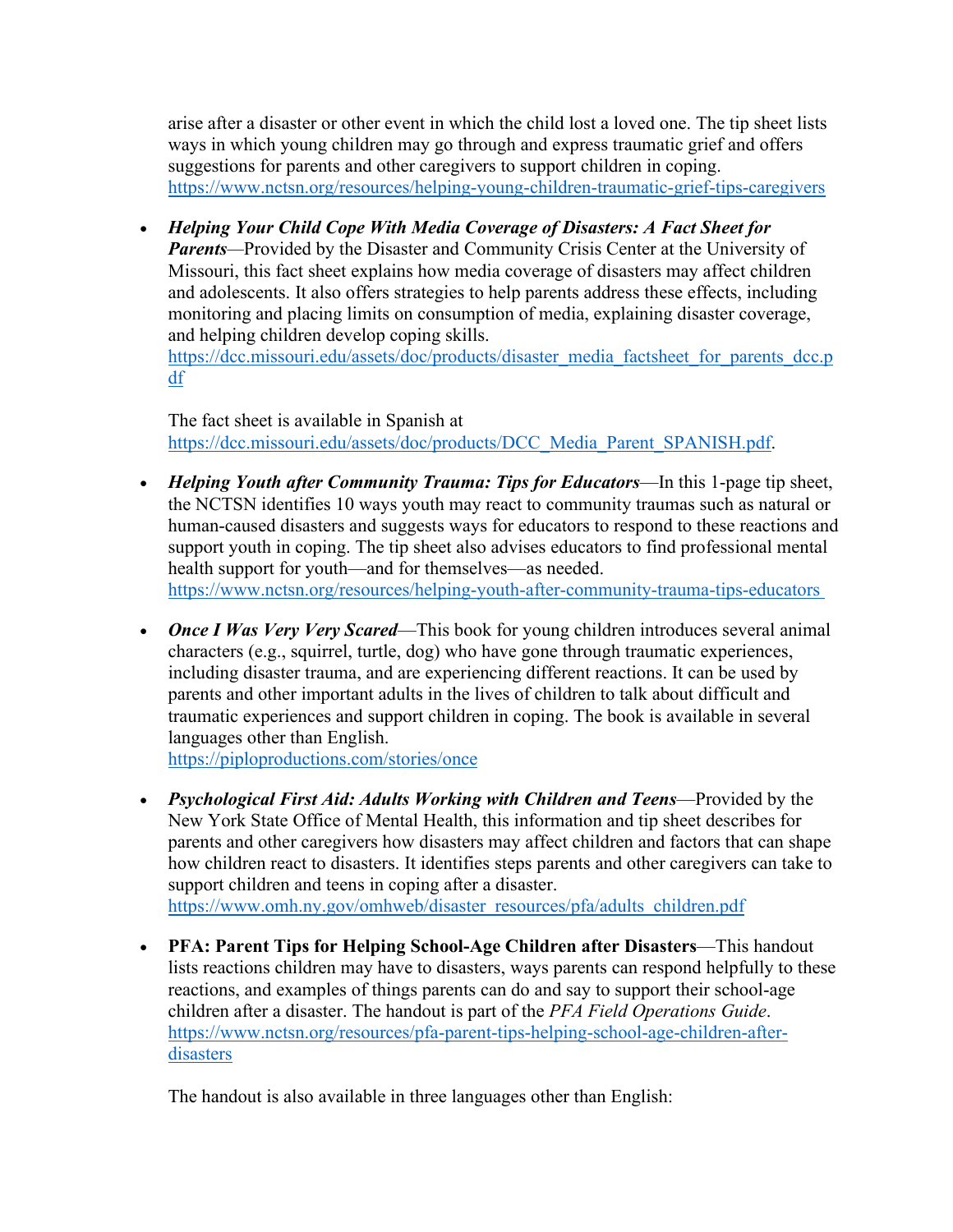- Chinese: [https://www.nctsn.org/resources/pfa-parent-tips-helping-school-age-children](https://www.nctsn.org/resources/pfa-parent-tips-helping-school-age-children-after-disasters-chinese)[after-disasters-chinese](https://www.nctsn.org/resources/pfa-parent-tips-helping-school-age-children-after-disasters-chinese)
- Japanese: [https://www.nctsn.org/resources/pfa-parent-tips-helping-school-age-children](https://www.nctsn.org/resources/pfa-parent-tips-helping-school-age-children-after-disasters-japanese)[after-disasters-japanese](https://www.nctsn.org/resources/pfa-parent-tips-helping-school-age-children-after-disasters-japanese)
- Spanish: [https://www.nctsn.org/resources/pfa-consejos-para-padres-como-ayudar-ninos](https://www.nctsn.org/resources/pfa-consejos-para-padres-como-ayudar-ninos-de-edad-escolar)[de-edad-escolar](https://www.nctsn.org/resources/pfa-consejos-para-padres-como-ayudar-ninos-de-edad-escolar)
- *Psychological First Aid: Teachers and Educators*—Designed for personnel at schools that have experienced an incident of violence or a natural disaster, this tip sheet describes how teachers and educators may experience disasters and how PFA can help. PFA is an evidence-informed, modular approach that can be used to assist disaster survivors. The tip sheet offers ideas for teachers to take care of themselves and support others in the school community in coping and healing after disasters.

[https://www.omh.ny.gov/omhweb/disaster\\_resources/pfa/teachers\\_educators.pdf](https://www.omh.ny.gov/omhweb/disaster_resources/pfa/teachers_educators.pdf)

- *Recovery From Large-Scale Crises: Guidelines for Crisis Teams and Administrators* In this tip sheet, the National Association of School Psychologists (NASP) describes what to expect in schools after disasters and other crises and how school crisis teams and administrators can support the school community in coping and recovery. NASP identifies steps administrators and crisis teams can take at different points after the crisis, from immediately after the crisis to more than a year later. [https://www.nasponline.org/resources-and-publications/resources-and-podcasts/school](https://www.nasponline.org/resources-and-publications/resources-and-podcasts/school-climate-safety-and-crisis/school-violence-resources/recovery-from-large-scale-crises-guidelines-for-crisis-teams-and-administrators)[climate-safety-and-crisis/school-violence-resources/recovery-from-large-scale-crises](https://www.nasponline.org/resources-and-publications/resources-and-podcasts/school-climate-safety-and-crisis/school-violence-resources/recovery-from-large-scale-crises-guidelines-for-crisis-teams-and-administrators)[guidelines-for-crisis-teams-and-administrators](https://www.nasponline.org/resources-and-publications/resources-and-podcasts/school-climate-safety-and-crisis/school-violence-resources/recovery-from-large-scale-crises-guidelines-for-crisis-teams-and-administrators)
- **Resilience and Coping Intervention (RCI)**—This intervention can be used to help children and adolescents cope with disasters and other forms of community trauma. RCI is designed for groups of 5 to 10 people and can be delivered in one or several sessions. RCI groups can be implemented in programs based in schools and other settings and led by teachers, counselors, or other professionals who have been trained in the intervention. <https://dcc.missouri.edu/rci.html>
- *Responding to Stressful Events: Helping Children Cope***—This brochure contains** information on helping children cope after disaster. It highlights common reactions in children in specific age ranges and describes how parents and other caregivers, families, and teachers can provide support. The brochure was developed by the Mental Health Support Network of Canada, a coalition of Canadian associations focused on mental health and stress management.

[https://www.canada.ca/en/public-health/services/reports-publications/responding](https://www.canada.ca/en/public-health/services/reports-publications/responding-stressful-events/helping-children-cope.html)[stressful-events/helping-children-cope.html](https://www.canada.ca/en/public-health/services/reports-publications/responding-stressful-events/helping-children-cope.html) 

• *Responding to Stressful Events: Helping Teens Cope—*Developed by the Mental Health Support Network of Canada, this brochure advises parents and other caregivers and teachers on how they can support teenagers in coping with disasters. The brochure describes common reactions to disasters in teenagers, ways adults can respond that may be helpful, and activities for teens that may help them in coping.